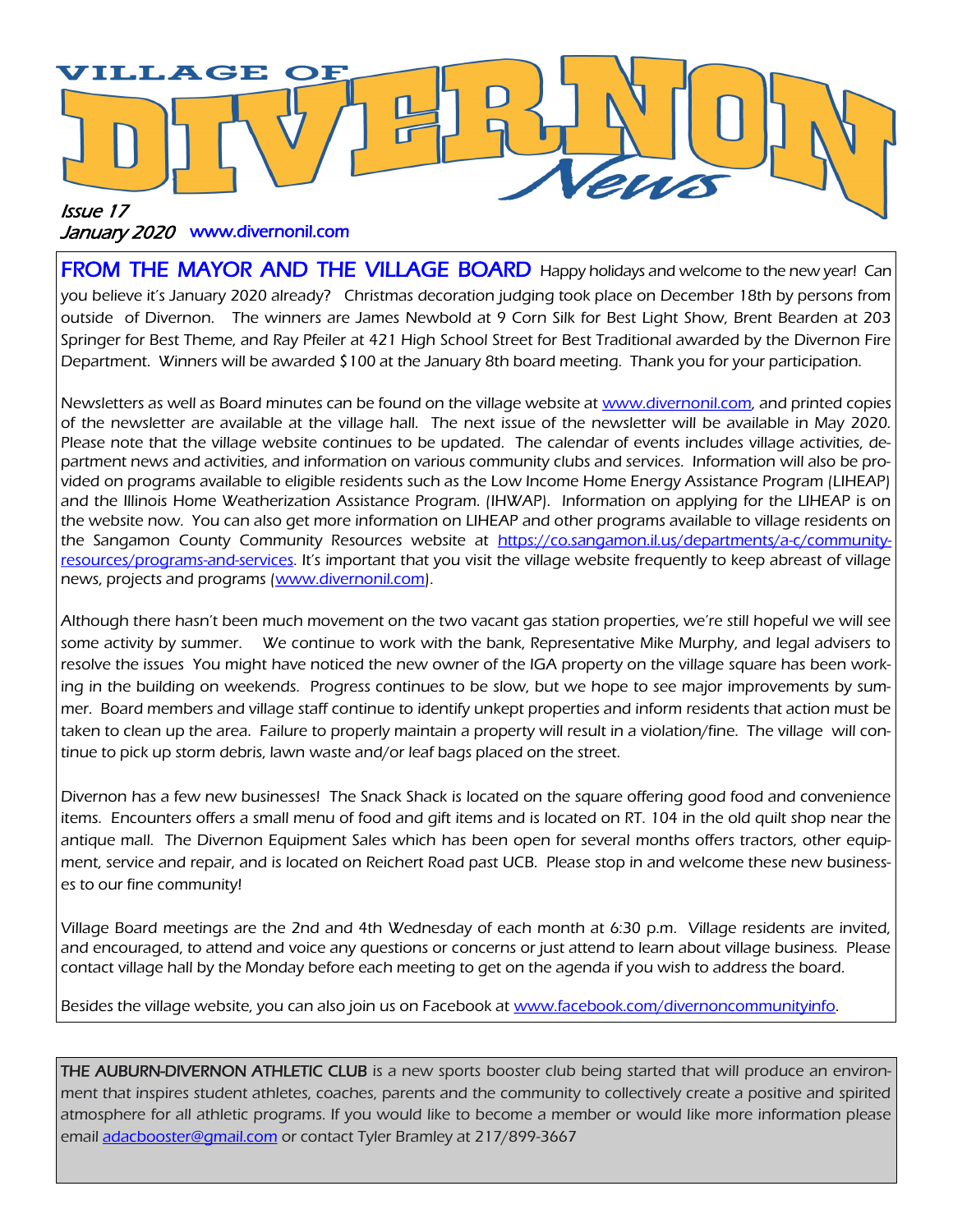## **PUBLIC WORKS DEPARTMENT Jeremy Rhodes, Supt**

THE PUBLIC WORKS DEPARTMENT has been busy working on many projects in the Village, but mostly sewer and water projects. The Third Street sewer lift station pump was repaired/upgraded, and the old cast iron water main on Madison Street between 1<sup>st</sup> and 2<sup>nd</sup> Streets was replaced. The old main was abandoned once the water was successfully tested and all residents were hooked to the new main. Jeremy Rhodes will continue to monitor the systems to ensure they are running properly. The Village Board has voted to have the pavilion painted in the Spring. It is important that our building and grounds be maintained on a regular basis.

BUILDING PERMIT APPLICATIONS are available at the village hall. Prior to beginning any building project, an application *must be filed*. This includes sheds on skids. Please contact Jeremy Rhodes if you have questions. Completed applications must be submitted to village hall. NO WORK SHALL BEGIN UNTIL THE APPLICATION IS APPROVED!

**PROPERTY MAINTENANCE** - Please make sure leaves to be picked up are properly bagged with a sticker on each bag. Sticks and limbs must be piled neatly by the side of the road in the front of your property for the village to pick up. If you have an extra-large load of branches, please call the village office to check on pickup fees. Burning of yard waste is allowed on your property from 7:00 a.m. to 7:00 p.m. only. Remember to keep your garbage cans stored off the street when not out for pickup. It's important that we take care of our properties in a manner that is inviting to people who visit our community.

**STORM SAFETY TIPS** – We've already had our first snow, so it's important to remember to keep vehicles off the street to avoid being plowed in. Also, keep snow away from the furnace vent pipe. Failure to do so could result in poor furnace operation or carbon monoxide poisoning. Residents are reminded to make sure their cell phones are fully charged before severe weather hits, and to report any downed power lines, natural gas odor, or power outages as soon as possible. With winter thunderstorms a possibility, residents are advised to unplug sensitive electronic equipment, or protect it with a high-quality surge protector, and to stay away from downed power lines. For more safety tips or information, visit [https://www.ameren.com/illinois.](https://www.ameren.com/illinois)

## **POLICE DEPARTMENT Chief Jason Martin**

**THE POLICE DEPARTMENT** has had some personnel changes over the last several months. Both Wes Crowder is no longer with the department, and Carson Becker is now part-time. Kenny Reardon and Austin Cronister were hired as full-time police officers, and Chris Madkins was hired as a part-time officer. Please give these new officers a hearty Divernon welcome! A thermal imaging system, Noptic System, was purchased through a grant received from the Gary Sinise Foundation. This system gives officers the ability to better serve the community.

ORDINANCE VIOLATIONS will continue to be addressed as needed. Junk vehicles or other junk or trash must be removed from properties. Properties in need of the owner's attention due to an ordinance violation will be identified, and the owner will be contacted. Please do not park vehicles on or block sidewalks or mailboxes. Vehicles parked on the street must be parked on the side of the street in the direction headed. Unless there is a shoulder for parking, cars cannot be parked in the street on a regular basis. Fines will be assessed for all occurrences. Please help us keep the village safe and clean! As new issues arise, new ordinances will be considered.

GOLF CARTS must be inspected and approved by the Village Police Department. There is an annual fee for the sticker for each golf cart. Golf carts are not to be operated in any inclement weather. Please contact the Police Department for information on the correct requirements for your golf cart. Snow mobiles and 4-wheelers are not street approved.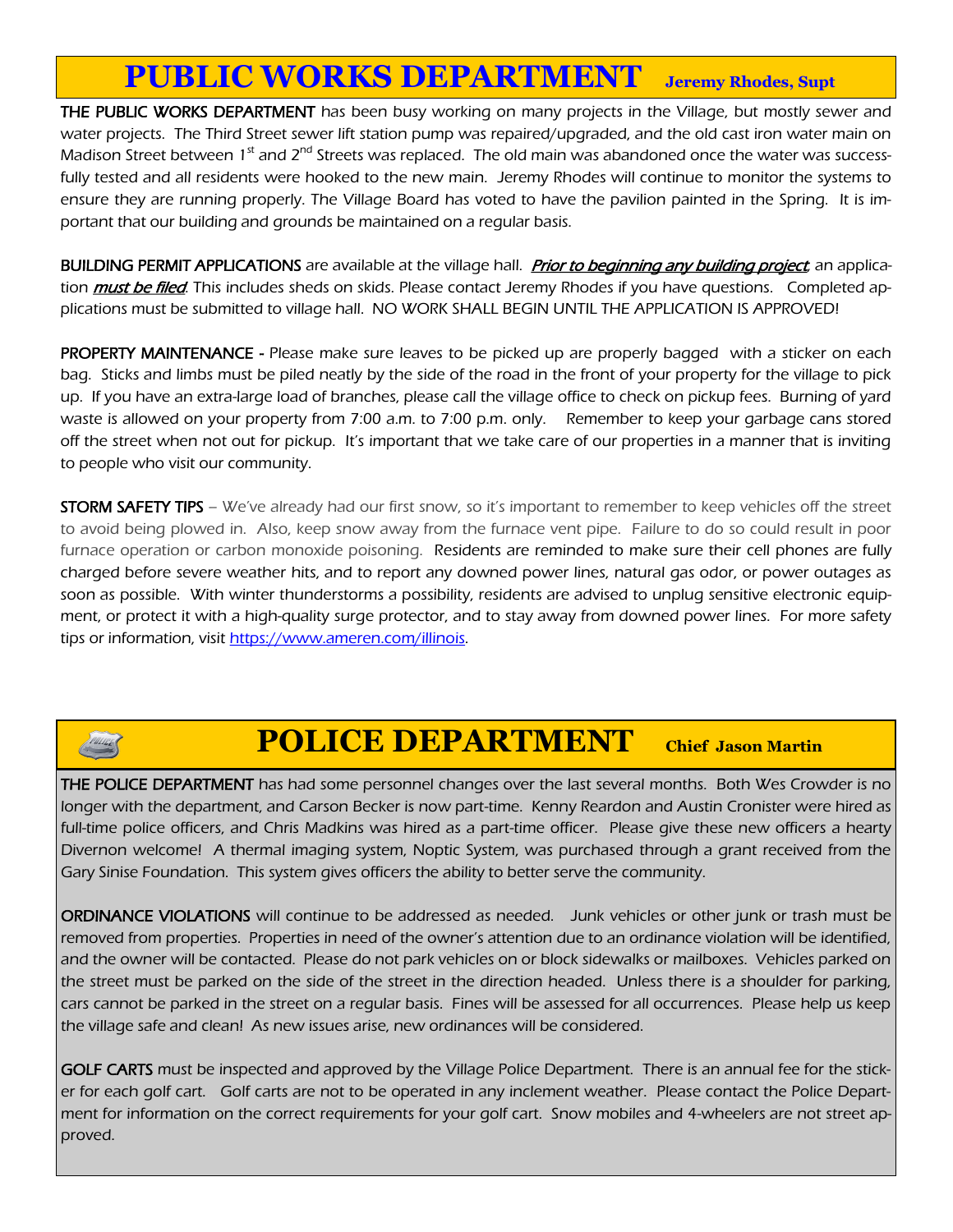### **VILLAGE EVENTS, COMMUNITY CLUBS & SERVICES**

THE DIVERNON ALUMNI ASSOCIATION will be meeting in the next few months to start planning for the Alumni Banquet to be held in May. The Association always needs volunteers and is hopeful volunteers from the newer classes will get involved. Please consider volunteering to keep this banquet going. If you're interested, please contact Nancy Crawford at 217/725-3413.

SCHOOL NEWS - School is now in session. Slow down and watch for youngsters walking to and from school. Be especially careful when snow is on the ground as walking on sidewalks may be difficult. Remember the Divernon community has kids attending the Auburn school system, so please support the school and students in their events and activities. If you'd like school information, please visit www.auburn.k12.il.us.

DIVERNON MASONS LODGE - Contact John Lewis at 217/741-7567 if you are interested in joining the Masons Lodge or renting the building.

AMERICAN LEGION NEWS - If you would like information on joining the Legion please contact Gene Brenning at 217/741-0920 or for building rental contact Jim Richards at 217/691-2881. Meetings are the 2nd Thursday of each month at 7:00 p.m. The men have been working on improvements in the building, and thank the community for their continued support.

THE LADIES LEGION AUXILIARY - The Divernon American Legion Ladies Auxiliary would like to wish you all a very Merry Christmas and Happy New Year, and thank you for your support. If you have decorations that you no longer use, please consider donating them to the Ladies Legion Auxiliary for the annual Christmas Bazaar held in November. The money raised from the bazaar benefits many of our projects, i.e., the legion building fund, veterans clothing and supplies, honor flight, scholarship, and many more. Please contact Nancy Beaty at 217/628-3383 to arrange for pick up.

If you have a loved one currently serving, please provide their name and mailing address as we like to reach out to our men and women in the military. Meetings are the 1st Thursday of the month at 6:00 p.m. If you are interested in joining please contact Nancy Beaty at 217/628-3383.

DIVERNON YOUTH GROUP CLOTHING CLOSET is available to all residents of Divernon and surrounding communities. All clothing is FREE with sizes from infant to Adult XXL. Shoes, belts, and other accessories are also available. Clean, gently used clothing is accepted. If assistance is needed after hours, please contact Melissa at 217/801-6533. The Clothing Closet is located in the Presbyterian Church, 265 S. Second Street on the SW side of the Square. The closet is open every Monday from 4:00—6:00 p.m. All donations are appreciated! Thank you!

DIVERNON CHRISTIAN YOUTH GROUP meets the 1st and 3rd Wednesday of each month at the Divernon Presbyterian Church from 5:00—7:00 p.m. This group is open to all youth in the community from 5th through 12th grades. Food, activities and a community service project are provided at each meeting. If you would like to get involved or donate, either monetary or as a volunteer, please contact Melissa Layton at 217/801-6533.

THE DIVERNON UNITED METHODIST CHURCH (DUMC) FOOD PANTRY is in the Divernon Methodist Church, 503 South Second Street, Divernon. Hours of operation are 5:00 – 7:00 p.m. every Monday. Donations of non-perishable food items and paper products are always welcome. Excess garden produce is also welcome. Drop-off locations are United Community Bank and the Village Hall. Arrangements can also be made to deliver items to the church by calling 217/628-3530. Monetary donations are always welcome and can be mailed to the address above.

THE DIVERNON SPORTMAN'S CLUB has many activities available for children and adults. For information on joining, please contact George Brown at 217/652-8538 or Kevin Zimmerman at 217/717-7940. Check the sign at the Senior Center for times of events and other announcements. The planning committee will be meeting in the next few months to set the events schedule for 2020.